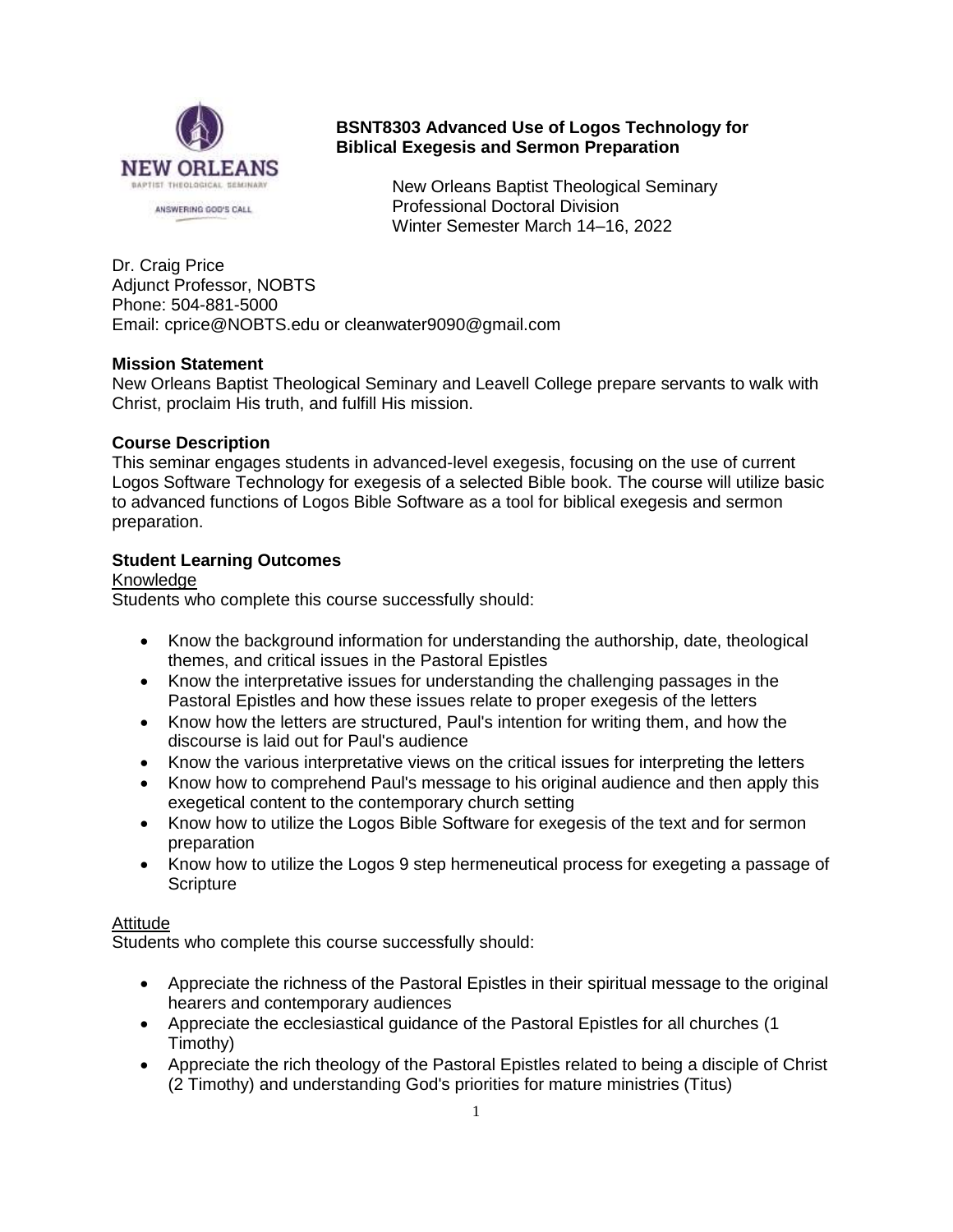- Appreciate the power of the Logos Bible Software for Bible study, exegesis, interpretation, and application to the sermon preparation process
- Appreciate how to utilize the Faithlife resources for church and ministry applications
- Recognize the power of the software to examine the richness original Greek and Hebrew texts for exegesis and Bible Study
- Appreciate the Logos 9 step hermeneutical organization for sermon preparation

# **Skills**

Students who complete this course successfully should:

- Understand how to employ the Pastoral Epistles in pastoral ministry
- Understand how to use the Logos Bible Software to study the Pastoral Epistles and develop a sermon series from them
- Know how to utilize the Logos Bible Software functions for conducting searches from basic to advanced levels for all resources in their personal software library
- Know how to conduct word studies in the original languages
- Know advanced levels of understanding the Logos Bible Software for cataloging sermons and creating personal books within the software

# **Embedded Assignment**

There is no Embedded Assignment for this course

# **Required Digital Textbooks to Purchase in Logos**

The student should understand that this course REQUIRES the purchase of Logos 9 Bronze Level Bible Software--or for those who pre-own Logos--the purchase of the upgrades necessary to reach the Logos 9 Bronze Level. The software includes the textbooks, except for one book which must be added on to your Logos account (see the textbook list below).

We will all have the same digital textbooks as we study together in this class. We will download Logos 9 or upgrade your current Logos software in our pre-work periods. The Instructor will send a list of assigned videos to watch and learn some basic functions prior to attending seminar together. The instructor will be in contact with registered students prior to our class seminar meeting. We will likely have several Zoom meetings to organize, encourage, and answer questions prior to our seminar meetings.

How do I purchase or upgrade my Logos 9 Bronze Level software?

Every NOBTS student should have an account with Logos through NOBTS. Your NOBTS email address which you supplied to the Seminary will be your account email. For new Logos purchasers, you will receive a 30% discount on the new software. For those of you who are upgrading to Logos 9 or adding resources, please go to [www.logos.com/academic-discounts.](http://www.logos.com/academic-discounts) You may need to supply your current information and a picture of your NOBTS student ID.

For questions on pricing and student discounts, please contact Logos Bible Software's customer service directly at 800-875-6467. Be sure to mention you are a current student at NOBTS.

The basic level you will need for this class is:

Logos 9 Bible Software: Bronze Level or higher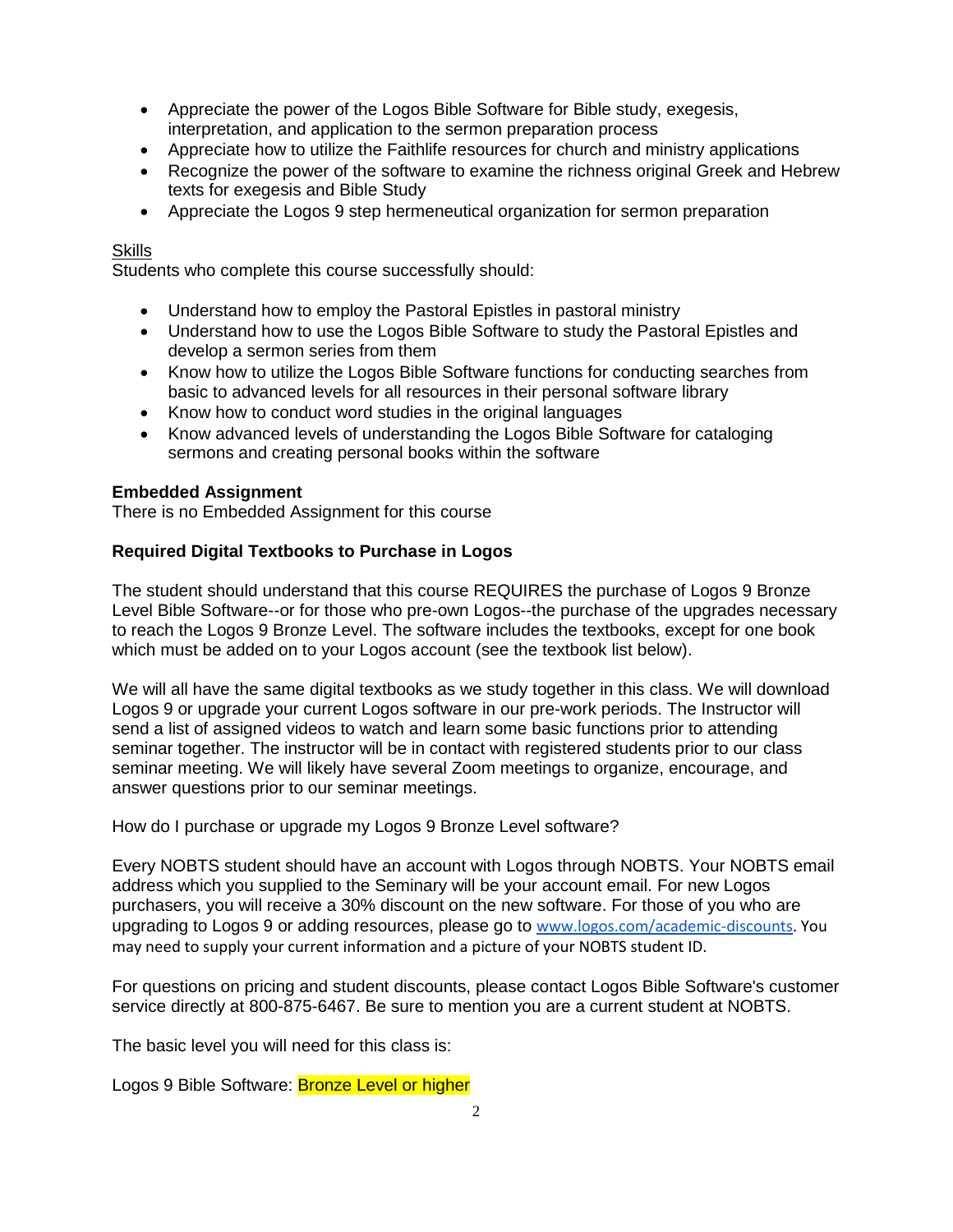You may purchase a higher level and we encourage you to do so if you are financially able. The higher levels give you more resources. The textbook list follows and there is only one resource you will need to purchase in addition to your software package. Please understand that the Logos 9 level has many advancements over earlier levels (8, 7, 6, 5, etc.) You will need Logos 9 Bronze Level in order to have the resources and functionality for the seminar. You may also select Logos's payment plan to divide up the cost. When you select a resource, you can choose one payment or multiple payments. See their checkout for more information.

### **Required Course Textbook List**

Logos 9 Bible Software: Bronze Level or higher

- Guthrie, Donald. *The Pastoral Epistles.* Tyndale New Testament Commentaries. Grand Rapids: 1990. (included in Logos 9 Bronze Level)
- Lea, Thomas and Hayne P. Griffin. *1, 2 Timothy and Titus*. New American Commentary. Nashville: Broadman & Holman, 1992. (included in Logos 9 Bronze Level)
- Liefeld, Walter L. *1 and 2 Timothy, Titus.* NIV Application Commentary. Grand Rapids: Zondervan, 1999. (not included in Logos 9 Bronze Level and must be purchased from Logos.com as an additional resource)

#### **Supplemental Recommended Resources to build your Logos library in the Pastorals**

- Marshall, I. Howard with Philip H. Towner. *A Critical and Exegetical Commentary on the Pastoral Epistles.* International Critical Commentary). Edinburgh: T & T Clark, 1999.
- Mounce, William D. *Pastoral Epistles.* Word Biblical Commentary. Nashville: Nelson, 2000.
- Towner, Philip H. *The Letters to Timothy and Titus*. New International Commentary on the New Testament. Grand Rapids: Eerdmans, 2006.
- Witherington, Ben III. *Letters and Homilies for Hellenized Christians, vol. 1: A Socio-Rhetorical Commentary on Titus, 1-2 Timothy and 1-3 John*. Downers Grove: IVP, 2006.
- Yarbrough, Robert W. *The Letters to Timothy and Titus.* Pillar New Testament Commentary). Grand Rapids: Eerdmans, 2018.

For additional resources see the Bibliography below, bestcommentaries.com, and Denverseminary.edu for their recommended resources for OT and NT. Use these to find resources and then go to Logos.com to purchase them to add into your Logos library.

### **Course Teaching Methodology**

The course will involve the following methodologies in three phases:

The first phase of the course will consist of pre-work where the student will write a background paper and begin to learn basic functions of the Logos software. The specific instructions for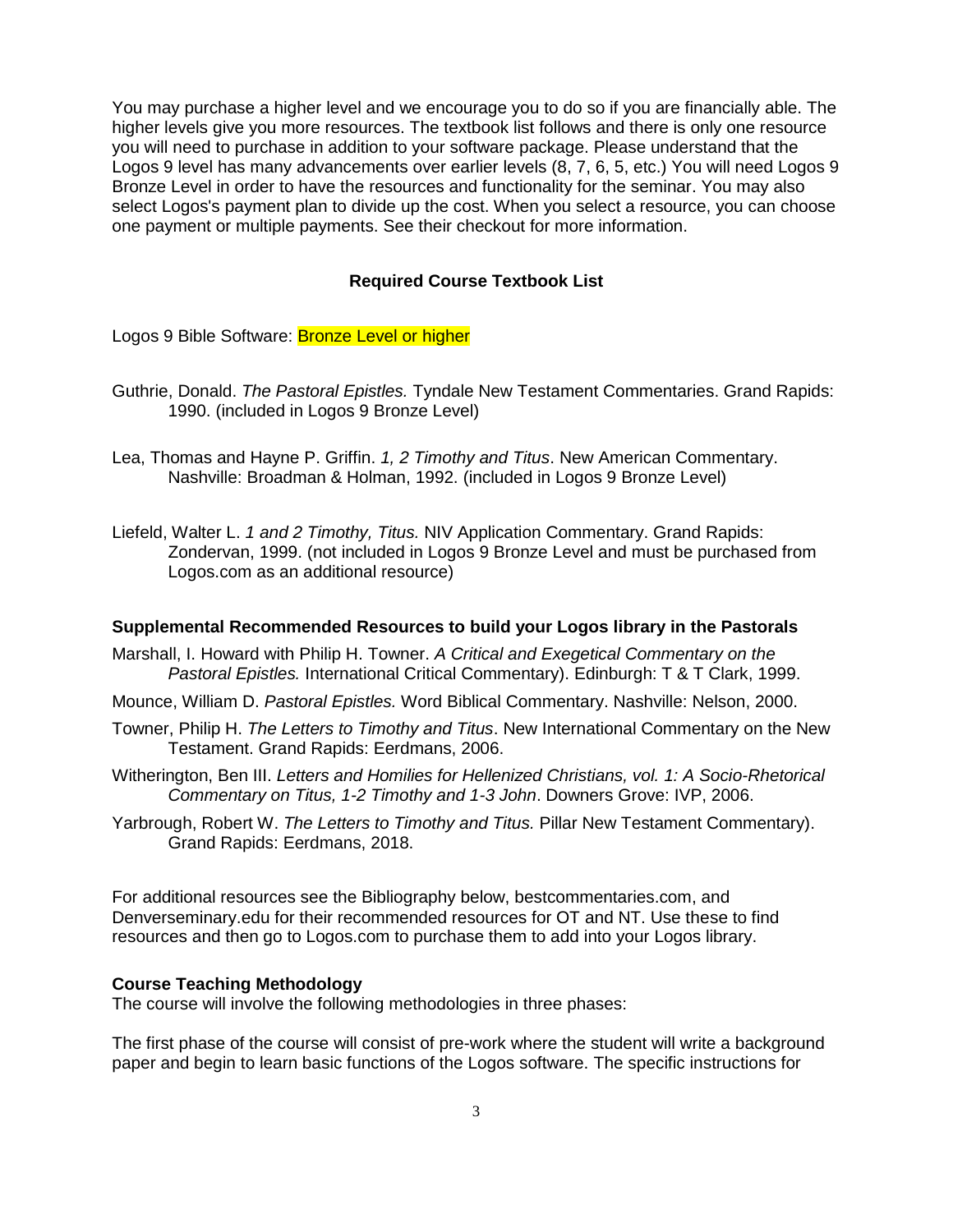Logos software pre-work will be sent by the professor to the registered students. This phase will include at least two Zoom sessions (to be scheduled later).

The second phase of the course will be **three days of meetings** where the class will exegete the letters together and learn advanced functions with the software. The seminar classes will consist of lectures and hands-on work with the software.

The third phase will consist of **post-work** where the student will write an exegesis paper on a selected passage (see details below). The paper will conclude with sermon outlines to be shared with the class members. The professor will divide portions of the letters among the students who take the course. Each student will share their exegesis and sermon outlines resulting in a compilation of exegetical notes and sermon outlines for future preaching. The goal here will be for the students to utilize the software resources for writing the paper, including the Bibliography functionality in Logos 9.

## **Course Requirements**

## **A. Pre-Course Work**

1. **Purchase the Logos software and the commentary textbooks** through Logos. Instructions on how to do this will follow the close of registration. The textbooks will be digital so they are searchable using the Logos software and must be purchased through Logos so they are included in the software.

2. Students will **prepare a background study** and begin using their software for specified basic functions during the pre-work time (see details and dates below).

3. The Instructor will send a list of training videos to view and set up your software prior to the three-day seminar. We will set up several Zoom meetings prior to the seminar to help answer questions and move the basic learning along.

### **B. Campus Seminar Course Work**

1. The in-class sessions will cover the biblical text of the Pastoral Epistles. During this phase of the course, the class will learn new advanced **software searches**. **Open discussion** will be encouraged and sharing of skills learned using the software. After registration has closed, each student will be assigned portions of the letters to be prepared to share with the class (see details and dates below).

2. During the in-class sessions, students will share exegetical inights from their pre-assigned portions of the biblical text, ackground information, and insights gleaned from learning the functionality of the software.

## **C. Post-Seminar Work**

1. The post-work will consist of writing an **exegesis paper** over assigned passages and each student will compose sermon outlines that cover their portions of the biblical text. The exegesis work and sermon outlines will be shared among the class members by posting them into the Discussion area for downloading. The students will compose a notebook (digital or paper) for later use in a sermon series on the Pastoral Epistles (see details and dates below). By combining the work of the work of the class, each student will have a comprehensive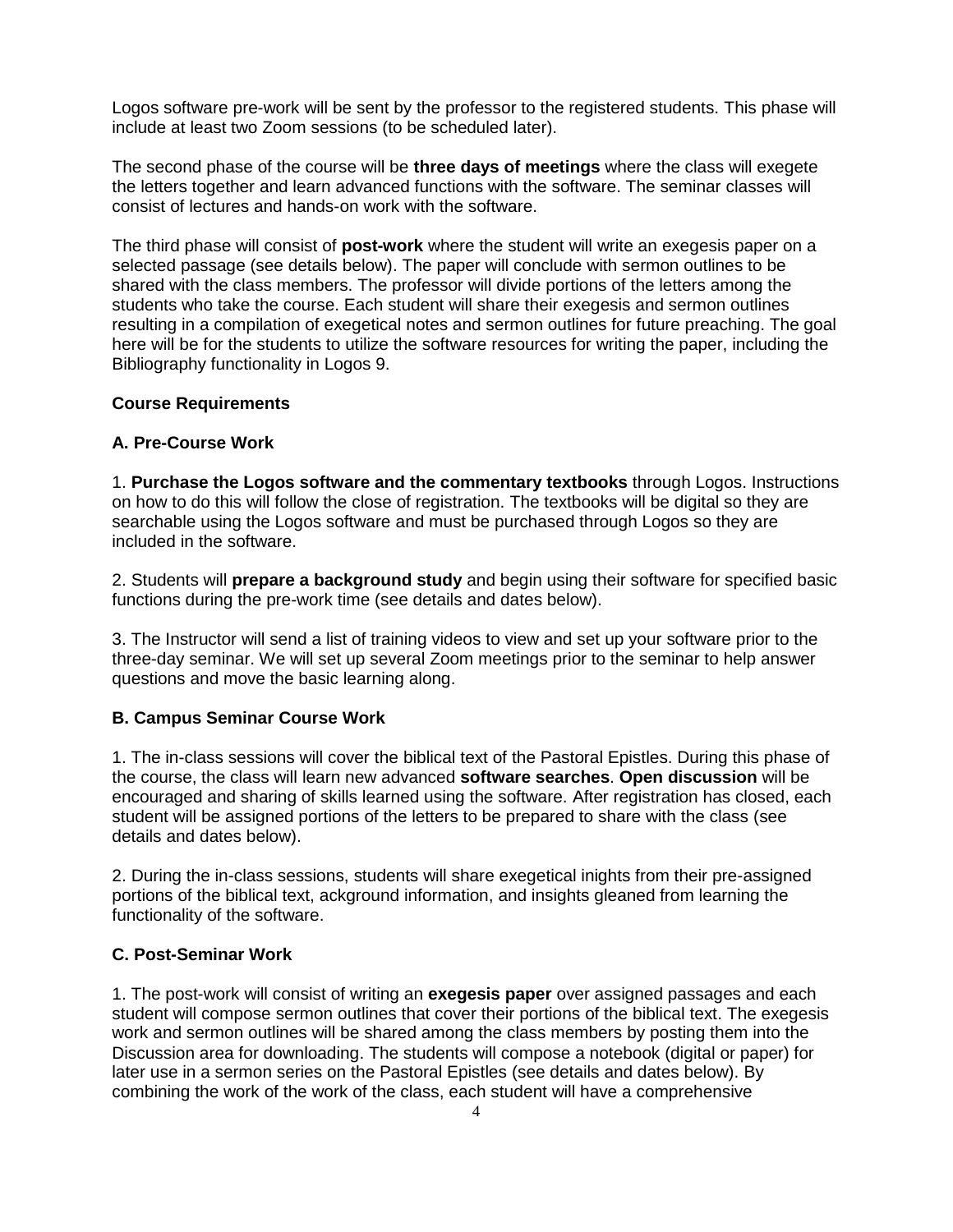background file, exegetical material, and sermon starter outlines for future use in ministry settings.

### **Evaluation of Grade**

For the following written assignments, please include a **Title Page, Content Page(s), and Bibliography**. Please follow the NOBTS writing guide using Turabian format. These features will give each student experience in the format that will be utilized at the dissertation stage. The wise student will learn Turabian now before the project paper stage.

The student's grade will be computed as follows:

#### **A. Pre-work background paper 20%**

The background paper should cover all preliminary study the pastor normally undergoes in preparation for a sermon or sermon series: included should be, but not limited to, date, authorship, context of the letters, theological themes, and issues that led Paul to write these letters, and other discoveries, etc.

How do I use Logos has a 9 Step Expository Sermon Workflow to write my Background Paper?

We will introduce you to Logos's 9 Step Expository Sermon Workflow in this course. To compose your Background Paper, please go to your main toolbar and locate **Guides**. Click on that and you will discover the **Expository Sermon** icon. Click on that and **enter your passage range** at the top. **Follow Steps 1- 3**. Look especially at Step 3 where you will explore the **Cultural and Historical contexts** using the resources for the Pastorals in your personal library holdings. Begin writing your **background paper** using these Steps that will connect you to your commentaries where you will find the bulk of your background material. NOTE: The more resources you have in Logos, the more information you will have access to.

Strategy: The student may divide this material along the lines of the separate letters or compile them together. The goal is to create a study tool where the student may return to refresh the background material that informs exegesis and sermons. Basic software functions will also be learned during this period. The instructor will hold a Zoom session with students registered for the course and we will have time to discuss this.

#### **B. Classroom participation 30%**

Once registration has closed, the instructor will divide the passage sections in the letters among the participants in the seminar. As we work through the letters, we will openly discuss the issues and complexities of the content. Word studies will be generated as we discuss the content. Features from the software will be structured, but also spontaneous as we ask questions and discuss the text while learning how to use the software to find answers and information. The idea here is to share insights and learn new software functions that will help in exegesis and sermon preparation. Attendance will be crucial for maximum learning and active participation is encouraged.

### **C. Post-work exegesis paper with sermon outlines 50%**

#### Assignment of Passages

Depending on the number of class members, we will divide up the letters and share the load of exegetical work and sermon preparation. The professor will try to assign portions from each letter in the pastoral corpus so each student can experience exegesis and interpretation in each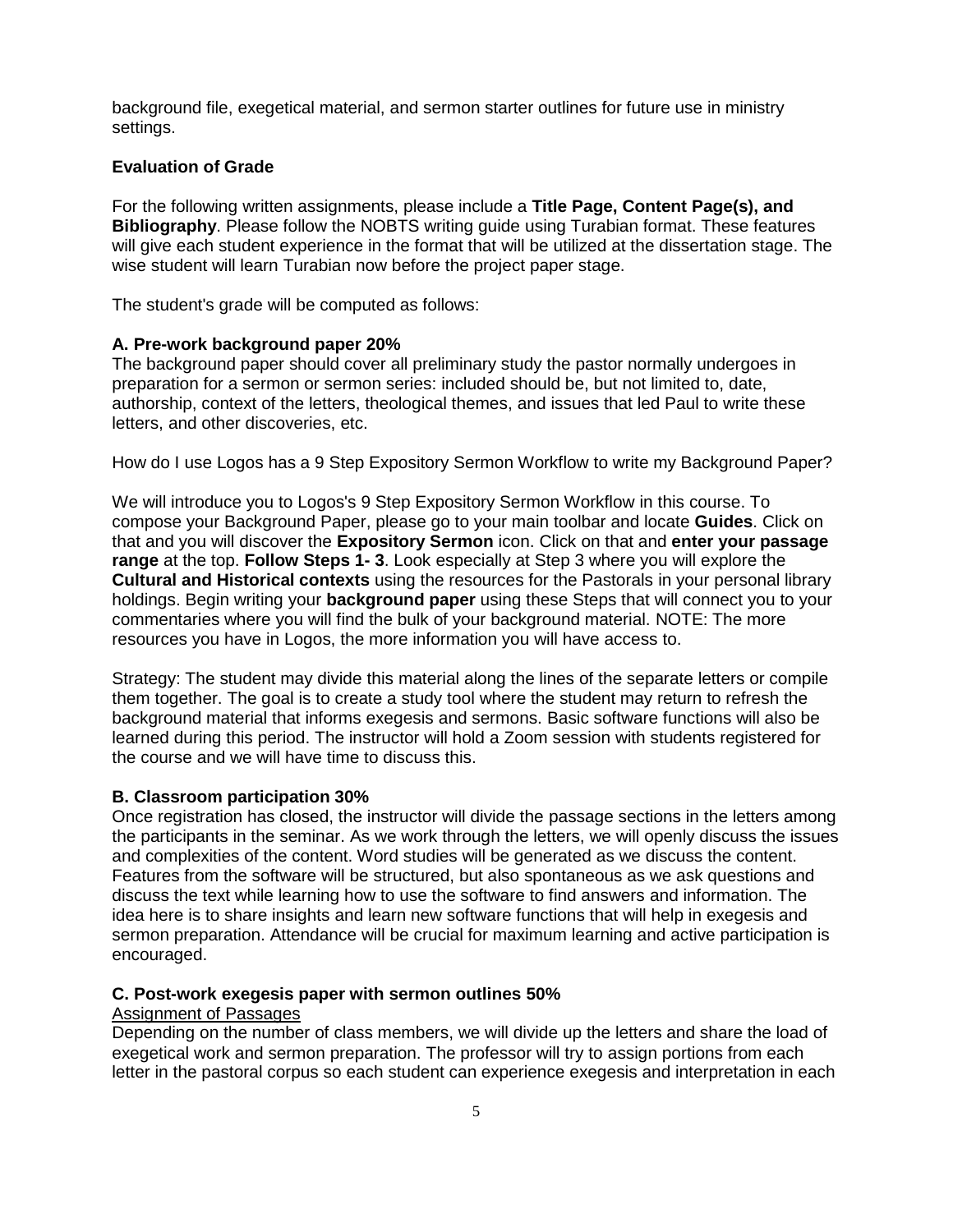of the three letters. The goal is to utilize Logos resources to generate the exegesis paper and to utilize the Logos bibliography function (to be learned later).

### Paper Details

The exegesis paper should be 25 pages of exegetical text, double-spaced and in Turabian format. The student may go beyond this page limit which **does not include** front matter nor the Appendix (for sermon outlines) and Bibliography.

#### Using the Logos 9 Nine Step Expository Sermon Workflow

You were introduced above to the Logos Bible Software has a 9 Step Expository Sermon Workflow that is tied to their software resources. The student is encouraged to follow this process for this paper. The steps may be customized for later use as suits the student's needs. However, we encourage you to try these steps as you learn the software so that you are familiar with the material.

## Composing Your Sermon Outlines

The sermon outlines should be included in an Appendix of the paper. The idea is to generate sermon starters for later use in ministry messages. As the class compiles and shares the data with each other, collaborative learning and sharing is promoted. Think of our sharing as a joint project where we help each other.

#### Additional Bibliographic Sources

The exegetical section needs to include content from the textbook commentaries, word studies, discourse information from the Logos propositional outlines (to be learned in class), and any other data the student discovers by using the software. This section may also include journals, dissertations, and additional sources as described below.

### **Technical Assistance**

For assistance regarding technology, consult ITC (504-816-8180) or the following websites:

- 1. Selfserve@nobts.edu Email for technical questions/support requests with the Selfserve.nobts.edu site (Access to online registration, financial account, online transcript, etc.)
- 2. BlackboardHelpDesk@nobts.edu Email for technical questions/support requests with the NOBTS Blackboard Learning Management System NOBTS.Blackboard.com.
- 3. ITCSupport@nobts.edu Email for general technical questions/support requests.
- 4. www.NOBTS.edu/itc/ General NOBTS technical help information is provided on this website.

#### **Help for Writing Papers at "The Write Stuff"**

NOBTS maintains a Writing Center designed to improve English writing at the graduate level. Students can receive writing guides, tips, and valuable information to help in becoming a better writer.

# **Plagiarism on Written Assignments**

NOBTS has a no tolerance policy for plagiarism. Plagiarism in certain cases may result in expulsion from the seminary. See the NOBTS Student Handbook for definition, penalties, and policies associated with plagiarism.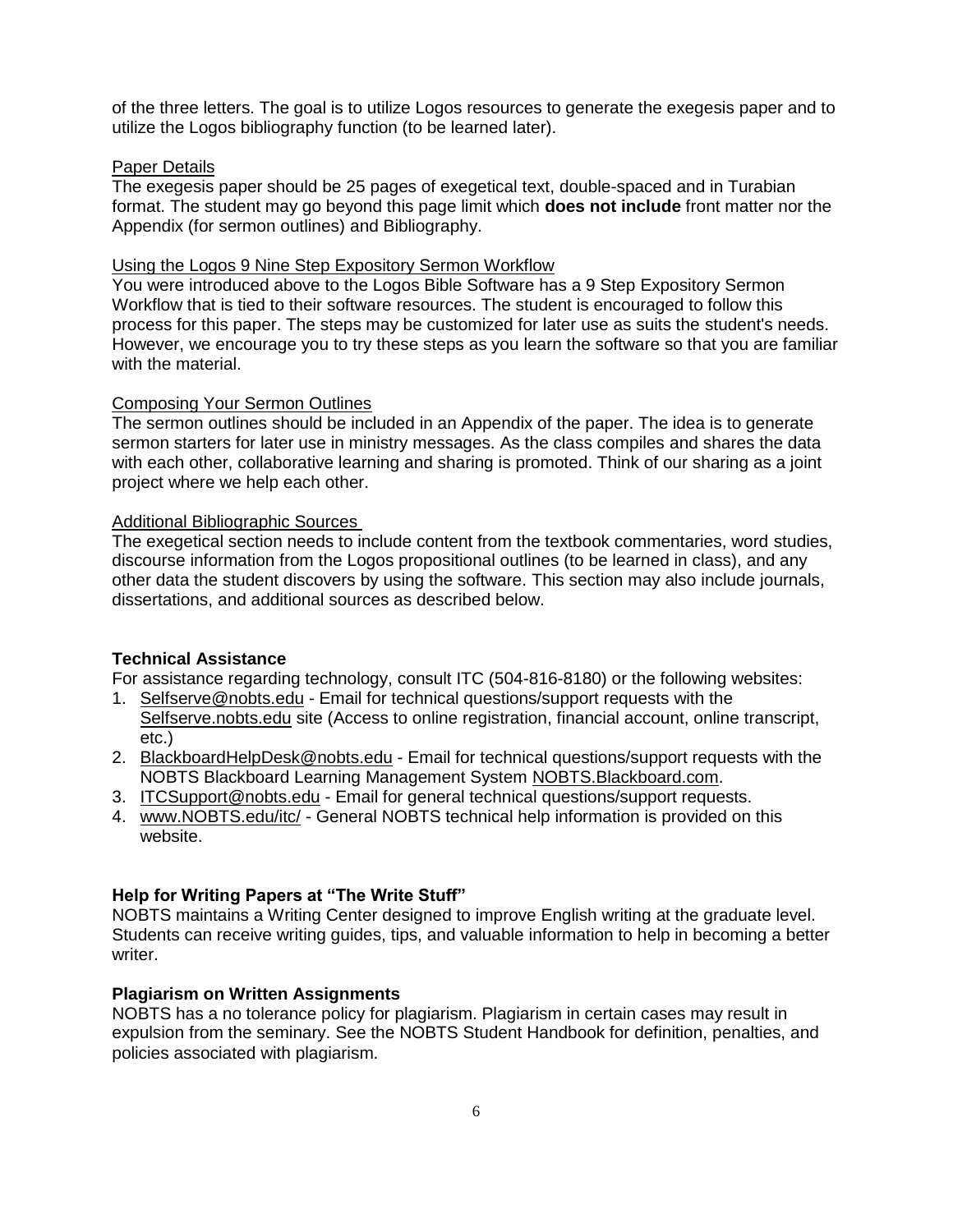## **Course Schedule Dates**

Purchase the Logos software and required Logos digital textbooks as soon as possible. The sooner the student starts research and the prescribed Logos training videos, the better. Once the course registration is set, the instructor will contact the class members and give a prescribed schedule for learning the basics of Logos. We may have a Zoom meeting to answer questions and encourage starting on the video lessons.

- Pre-work papers are due in the Discussion Area on the first day of class **March 14, 2022.**
- Classroom work will be ongoing for the three days of the seminar: **March 14-16, 2022,** according to the published ProDoc schedule of times.
- Post-work exegesis papers will be due in the Discussion Area **April 6, 2022.**

## **Selected Bibliography**

- Beale, Gregory K., and Christopher Beetham. Volume on the Pastorals in the Zondervan Exegetical Commentary on the New Testament. Grand Rapids: Zondervan, forthcoming 2022.
- Bray, Gerald L. *The Pastoral Epistles.* International Theological Commentary. New York: T. & T. Clark, 2019.
- Dunn, James D. G. *Pastoral Epistles*. New Interpreters Bible. 2000.
- Fee, Gordon D. *1 and 2 Timothy, Titus.* Understanding the Bible Commentary. Carlisle: Paternoster, rev. ed. 1988; Grand Rapids: Baker, 2011.
- Fitzgerald, John T. *The Pastoral Epistles: A Commentary*. Hermeneia. Minneapolis: Fortress, forthcoming.
- Guthrie, Donald. *The Pastoral Epistles.* Tyndale New Testament Commentaries. Grand Rapids: 1990.
- Hutson, Christopher R. *1 and 2 Timothy and Titus.* Paideia. Grand Rapids: Baker, 2019.
- Johnson, Luke T. *The First and Second Letters to Timothy*. Anchor Yale Bible. New York: Doubleday, 2001.
- Kelly, J. N. D. *The Pastoral Epistles.* Baker's New Testament Commentary. 1993.
- Knight, George W. III. *The Pastoral Epistles.* New International Greek Testament Commentary. Grand Rapids: Eerdmans, 1992.
- Köstenberger, Andreas. *1 and 2 Timothy, Titus*. Revised Bible Expositor's Commentary. 2006.
- Larson, Knute. *1 & 2 Thessalonians, 1 & 2 Timothy, Titus, Phiulemon.* Nashville: Broadman & Holman, 2000.
- Lea, Thomas and Hayne P. Griffin. *1, 2 Timothy and Titus*. New American Commentary. Nashville: Broadman & Holman, 1992.
- Liefeld, Walter L. *1 and 2 Timothy, Titus.* NIV Application Commentary. Grand Rapids: Zondervan, 1999.
- Malina, Bruce j. and John J. Pilch. *Social-Science Commentary on the Deutero-Pauline Letters.*  Fortress Press, 2013.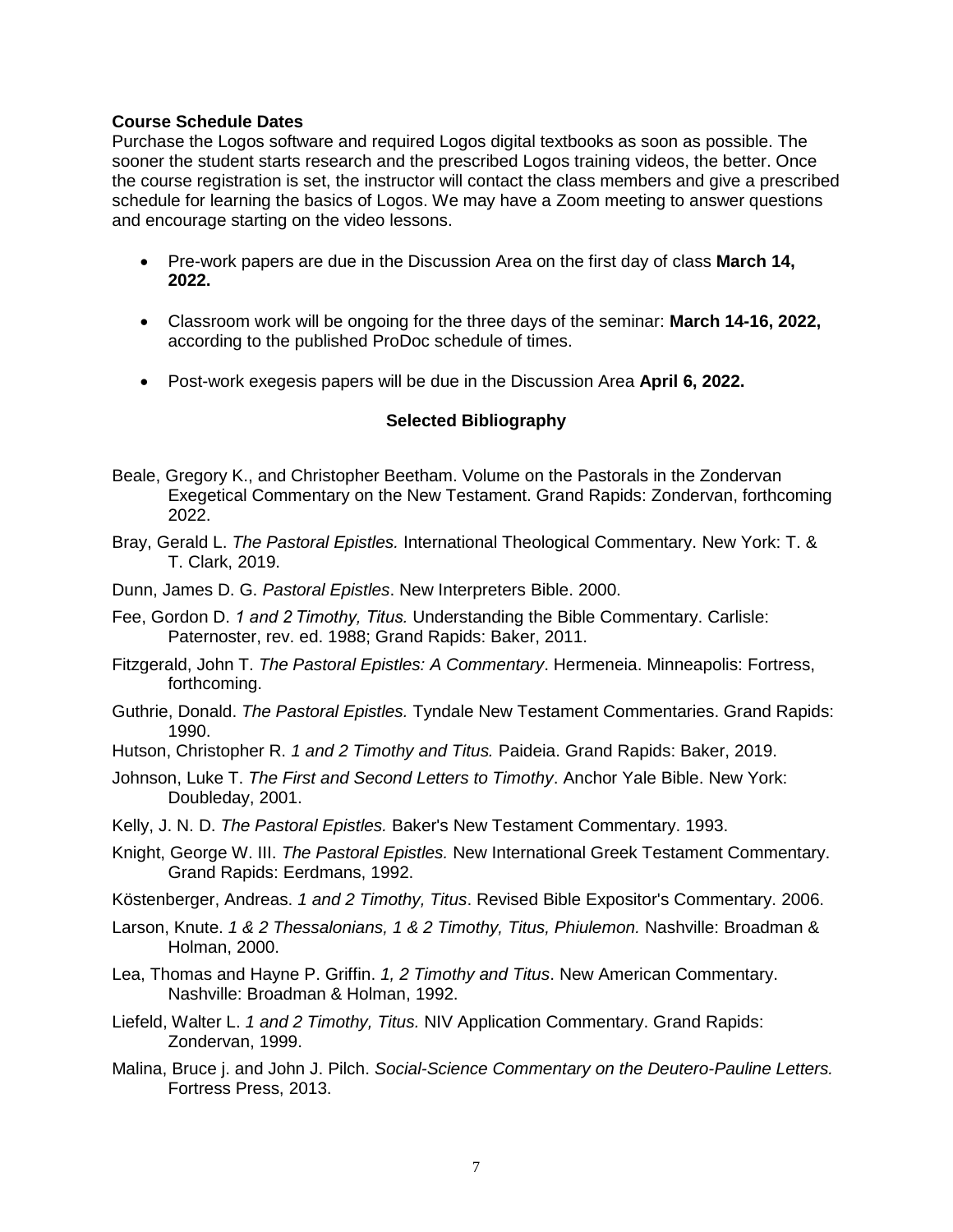- Marshall, I. Howard with Philip H. Towner. *A Critical and Exegetical Commentary on the Pastoral Epistles.* International Critical Commentary). Edinburgh: T & T Clark, 1999.
- Merida, Tony, David Platt, and Daniel L. Akin. *Exalting Jesus in 1 and 2 Timothy and Titus.* Nashville: Broadman & Holman, 2013.
- Mounce, William D. *Pastoral Epistles.* Word Biblical Commentary. Nashville: Nelson, 2000.
- Porter, Stanley E. *Pastoral Epistles*. Baker Exegetical Commentary on the New Testament. Grand Rapids, Baker: forthcoming.
- Quinn, Jerome D. and William C. Wacker. *The First and Second Letters to Timothy.* Eerdmans Critical Commentary. Grand Rapids: Eerdmans, 2000.
- Stanley, Steve. *1 & 2 Timothy, Titus.* Evangelical Exegetical Commentary. and also in Lexham Press. Forthcoming.
- Simpson, Graham. *The Pastoral Epistles: 1-2 Timothy, Titus: An Exegetical and Contextual Commentary.* India Commentary of the New Testament. Minneapolis: Fortress Press, 2017.
- Spencer, Aída B. *1 Timothy*. New Covenant Commentary Series. Eugene, OR: Cascade, 2013.
	- \_\_\_\_\_\_\_\_\_\_\_ *2 Timothy and Titus.* New Covenant Commentary Series. Eugene, OR: Cascade, 2014.
- Stott, John R. W. *The Message of 2 Timothy.* The Bible Speaks Today. 1999
- Towner, Philip H. *The Letters to Timothy and Titus*. New International Commentary on the New Testament. Grand Rapids: Eerdmans, 2006.
- Van Neste, Ray. *Cohesion and Structure in the Pastoral Epistles.* London: T&T Clark, 2004.
- Van Neste, Ray. Van Neste is working on the Pastorals volume in the Exegetical Guide to the Greek New Testament series. Nashville: B&H Academic, forthcoming.
- Wall, Robert W. with Richard B. Steele. *1 & 2 Timothy and Titus.* Two Horizons New Testament Commentary. Grand Rapids: Eerdmans, 2012.
- Witherington, Ben III. *Letters and Homilies for Hellenized Christians, vol. 1: A Socio-Rhetorical Commentary on Titus, 1-2 Timothy and 1-3 John*. Downers Grove: IVP, 2006.
- Wright, N. T. *Paul for Everyone: The Pastoral Letters.* S.P.C.K. Publishing, 2003.
- Yarbrough, Robert W. *The Letters to Timothy and Titus.* Pillar New Testament Commentary). Grand Rapids: Eerdmans, 2018.

## **Additional Sources for Bibliography**

**Journal Articles:** Additional bibliography may be found in the ATLA database in our NOBTS library. Go there and query the passage(s) you are interested in, and you will find the articles to add to your paper.

**Dissertations:** The Dissertations are in ProQuest. Query your passage(s) to find these. While you are there, you can see what has been written in your area of study.

**Online Resources:** See bestcommentaries.com and Denverseminary.edu in their Denver